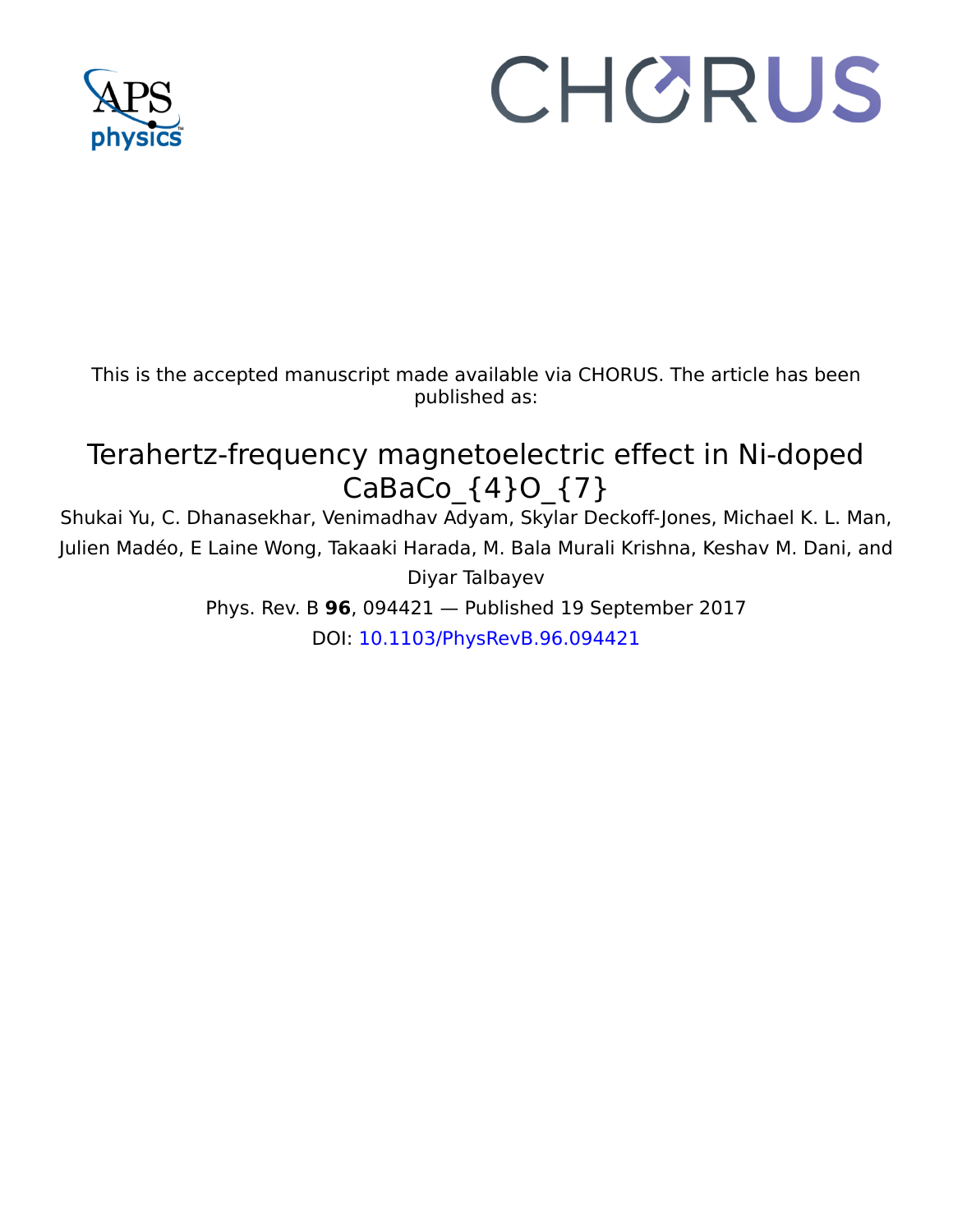### Terahertz frequency magnetoelectric effect in Ni doped  $CaBaCo<sub>4</sub>O<sub>7</sub>$

Shukai Yu,<sup>1</sup> C. Dhanasekhar,<sup>2</sup> Venimadhav Adyam,<sup>2</sup> Skylar Deckoff-Jones,<sup>1</sup>

Michael K.L. Man,<sup>3</sup> Julien Madeo,<sup>3</sup> E Laine Wong,<sup>3</sup> Takaaki Harada,<sup>3</sup>

Bala M.K. Mariserla,<sup>3</sup> Keshav M. Dani,<sup>3</sup> and Diyar Talbayev<sup>1,\*</sup>

<sup>1</sup>Department of Physics and Engineering Physics, Tulane University, 6400 Freret St., New Orleans, LA 70118, USA

<sup>2</sup>Cryogenic Engineering Centre, Indian Institute of Technology, Kharagpur 721302, India

<sup>3</sup>Femtosecond Spectroscopy Unit, Okinawa Institute of Science and

Technology Graduate University, 1919-1 Tancha, Onna, Japan

(Dated: August 9, 2017)

#### Abstract

We present a study of terahertz frequency magnetoelectric effect in ferrimagnetic pyroelectric  $CaBaCo<sub>4</sub>O<sub>7</sub>$  and its Ni-doped variants. The terahertz absorption spectrum of these materials consists of spin excitations and low-frequency infrared-active phonons. We studied the magnetic-fieldinduced changes in the terahertz refractive index and absorption in magnetic fields up to 17 T. We find that the magnetic field modulates the strength of infrared-active optical phonons near 1.2 and 1.6 THz. We use the Lorentz model of the dielectric function to analyze the measured magnetic-field dependence of the refractive index and absorption. We propose that most of the magnetoelectric effect is contributed by the optical phonons near 1.6 THz and higher-frequency resonances. Our experimental results can be used to construct and validate more detailed theoretical descriptions of magnetoelectricity in  $CaBaCo_{4-x}Ni_{x}O_{7}$ .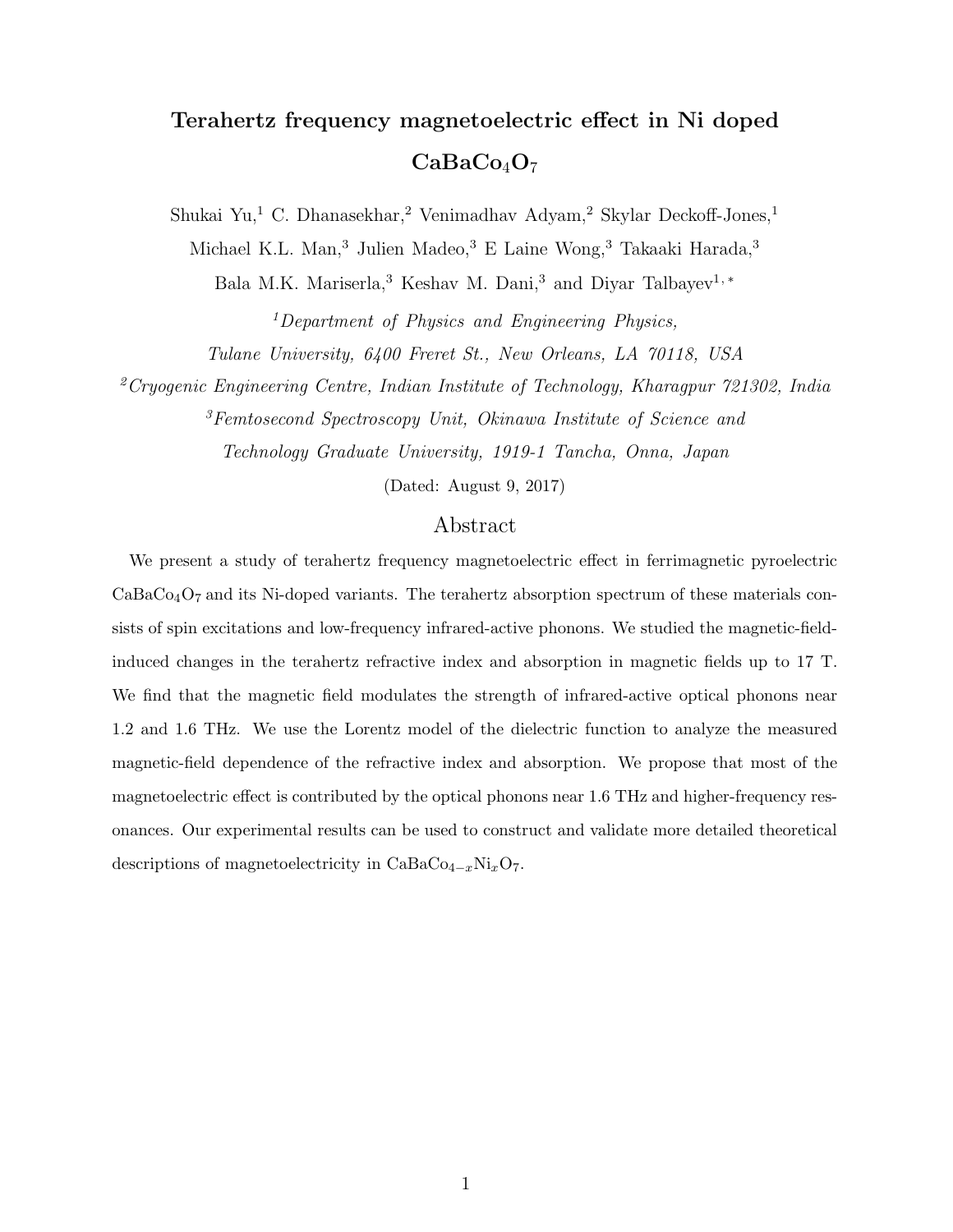#### I. INTRODUCTION

 $CaBaCo<sub>4</sub>O<sub>7</sub> (CBCO)$  is a pyroelectric ferrimagnet with a frustrated magnetic structure that consists of alternating triangular and Kagome layers of magnetic Co ions<sup>1,2</sup>. It also belongs to a class of magnetoelectric multiferroics, which are materials that combine a magnetic order with electric polarization and exhibit strong coupling between the two. In CBCO, the electric polarization is pyroelectric and is not switchable by application of an electric field<sup>3</sup>. At the same time, strong magnetoelectricity has been reported in CBCO as it enters the ferromagnetic phase with  $T_C \approx 60$  K: a large polarization change  $\Delta P = 17$  mC/m<sup>2</sup> happens due to the magnetic ordering<sup>4</sup>. The magnetically induced polarization change is much higher than the one reported in magnetic improper ferroelectrics, with  $GdMn<sub>2</sub>O<sub>5</sub>$  showing the closest reported lower value of magnetically tuned polarization change<sup>5</sup> of  $\Delta P = 5$  mC/m<sup>2</sup>. The record magnetoelectric coupling in CBCO is accompanied by a large modulation of the dielectric constant by magnetic field. Near the magnetic phase transition, the static dielectric constant  $\varepsilon$  is reduced by more than 15% in magnetic field of 15 T<sup>6</sup>. Magnetoelectricity result from exchange striction<sup>3,4,6</sup>, and can potentially be useful in sensors/actuators or data storage storage applications. Thus, a detailed microscopic understanding of these effects is needed.

Terahertz (THz) spectroscopy has played a central role in unraveling the microscopic physics of magnetoelectricity. THz frequency range (1 THz  $\approx 4 \text{ meV} \approx 33 \text{ cm}^{-1}$ ) is usually home to spin excitations in antiferromagnets and low frequency optical phonons. Detailed investigations of spin excitations in high magnetic field provide the experimental basis for the construction of accurate microscopic magnetic Hamiltonians<sup> $7-10$ </sup>. THz spectroscopy has also provided the observations of electromagnons $11-18$  which are electric-dipole-active spin excitations that receive their electric-dipole activity via microscopic magnetoelectric interactions. In multiferroic manganites  $R\text{MnO}_3$ , THz-frequency electromagnons provided a detailed microscopic mechanism for exchange striction that governs the dynamic magnetoelectricity in these materials<sup>14</sup>. THz optical properties of undoped CBCO have been previously reported by Bordács et  $al.^{19}$ , who found sharp absorption lines in the 1-2 THz range due to spin and optical phonon excitations. More excitingly, the authors found unidirectional THz absorption in CBCO, which results from dynamical magnetoelectric coupling<sup>20</sup>. In this article, we investigate the microscopic origin of the magnetoelectric effect in parent and Ni-doped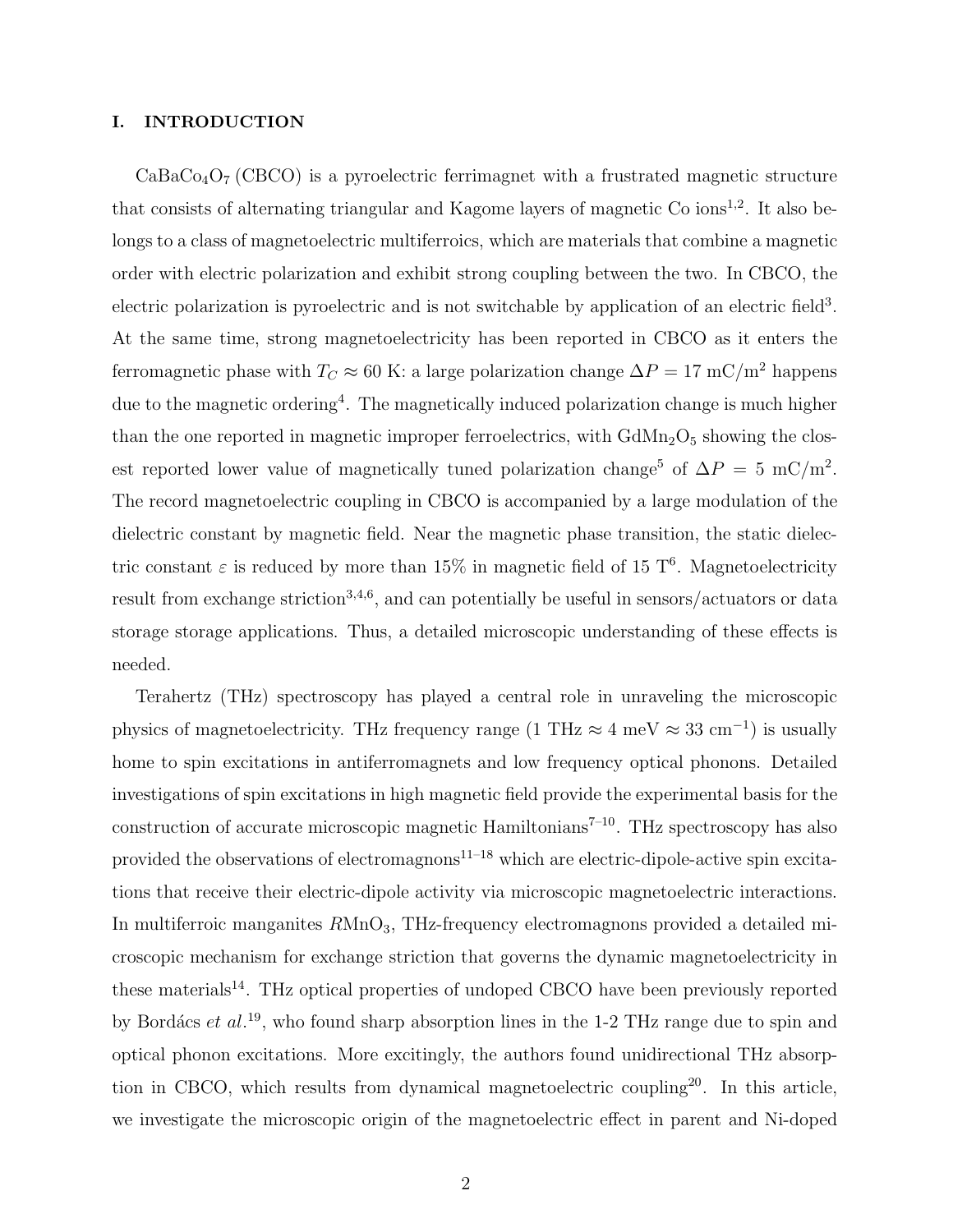CBCO. We measure magnetic-field-induced change in the THz absorption and refractive index. We establish that the magnetic field modulates the oscillator strength of low-frequency infrared-active optical phonons, which results in a suppressed low-frequency refractive index and dielectric function. This mechanism provides deeper insight in the microscopic exchange striction and can be used to construct accurate theoretical models of magnetoelectricity in CBCO.



FIG. 1: (Color online) Magnetic structure of  $CaBaCo<sub>4</sub>O<sub>7</sub>$ . Triangular layers are formed by the Co1 ions. Kagome layers are formed by Co2, Co3, and Co4 ions.

The magnetic structure of undoped CBCO is made of alternating Kagome and triangular layers of  $Co$  ions<sup>1,4,6,21</sup>. The CBCO unit cell contains four inequivalent  $Co$  sites with equal ratio of Co valence states 2+ and 3+, which gives rise to ferrimagnetism. The material's magnetic structure is reproduced in Fig. 1 following Caignaert  $et al.^{21}$ . In the magnetic ground state, the magnetic moments of the four Co ions align almost collinearly and belong to the ab plane, pointing mostly either along or opposite the b axis. The higher-valence ions and higher magnetic moments are found on Co1 and Co4 sites<sup>3</sup> (Fig. 1). Undoped CBCO samples used in this study show ferrimagnetic ordering at  $T_C = 60$  K. Previous work on doped CBCO considered doping with Zn, which resulted in spectacular switching from ferrimagnetism to antiferromagnetism<sup>22,23</sup>. Doping with Al causes a structural transition to hexagonal symmetry, as well as suppresses the magnetization<sup>24</sup>. A dramatic suppression of ferrimagnetism was also observed upon Fe doping<sup>25</sup>. In Ni-doped CBCO (Fig. 1),  $Co2$ and Co3 ions are substituted with Ni ions to form the composition  $CaBaCo_{4-x}Ni_xO_7$  with  $x=0.05$  and 0.10. The dc and ac magnetization measurements showed that both doped compositions exhibit magnetic phase transitions at 82 K in addition to the phase transition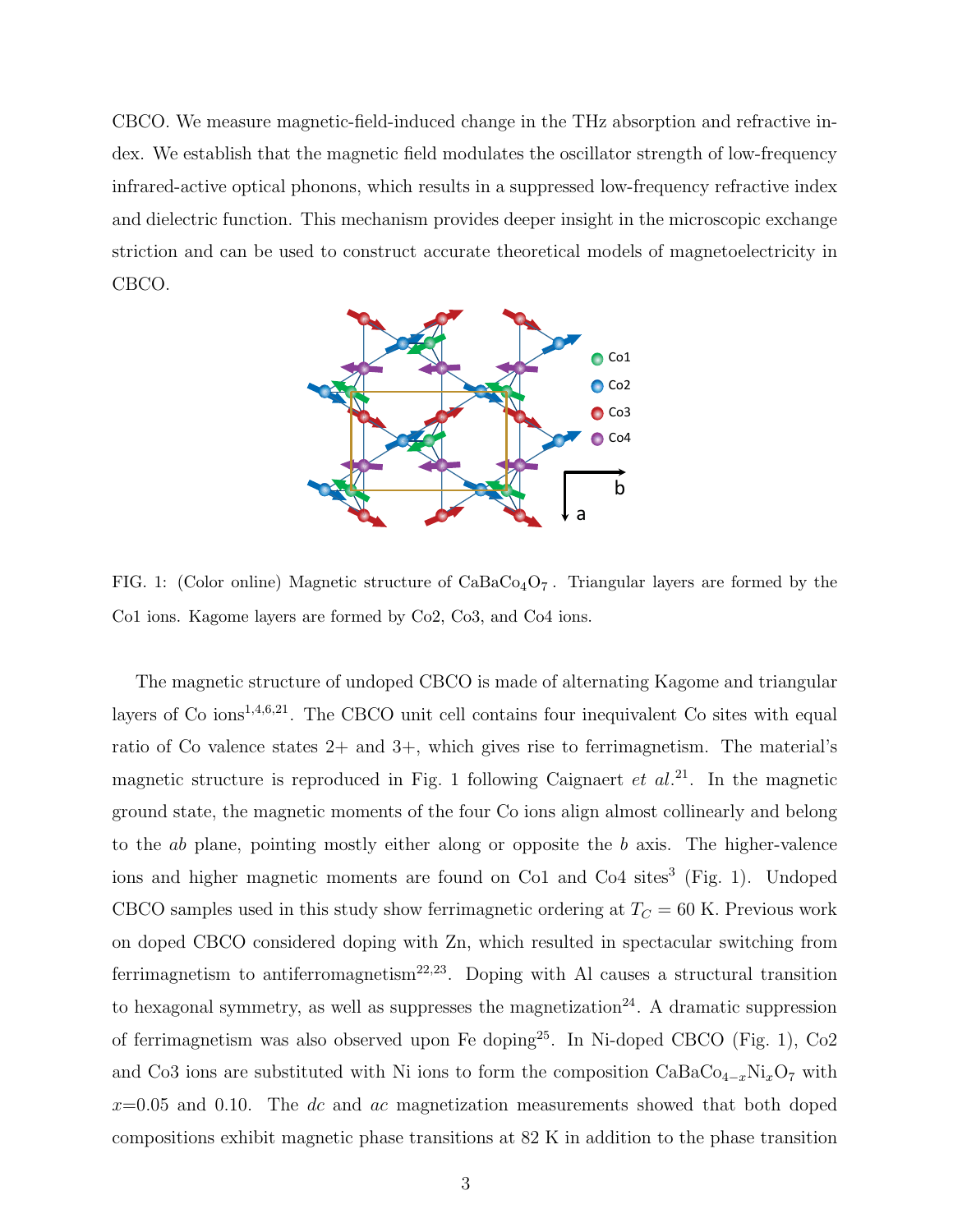at 60 K already present in the parent compound (Fig. 2). The dc magnetization for the doped samples increases below 40 K and is consistent with ac magnetization behavior. Both doped variants exhibit a saturation magnetization that diminishes from 0.95  $\mu_B/f.u.$  in undoped CBCO to 0.50  $\mu_B$ /f.u. (x=0.05) and 0.39  $\mu_B$ /f.u. (x=0.10) in 7 T magnetic field (Fig. 2). With increased doping, a butterfly shape of the  $M(H)$  curves becomes more prominent (Fig. 2), which suggests increased antiferromagnetic interaction in doped  $CBCO<sup>26</sup>$ . Lowtemperature neutron powder diffraction confirmed that the Ni-doped CBCO retains the orthorhombic  $Pbn2_1$  symmetry of the parent compound<sup>26</sup>. Ni ions preferentially occupy  $Co2$  and  $Co3$  sites (Fig. 1) as expected from their  $2+$  valency. Neutron powder diffraction also allowed the determination of the magnetic ground state in which all magnetic moments point collinearly along the crystalline a axis in the material with  $x=0.10$  Ni content<sup>26</sup>. Most interestingly, the switch to such collinear magnetic structure is accompanied by a switch to ferroelectric behavior, which partially motivates the present study<sup>26</sup>.



FIG. 2: (Color online) Temperature dependence of dc magnetization (in logarithmic scale) (a-c) and magnetic hysteresis loops (d-f) in parent and Ni-doped CBCO. The insets in (a-c) show the ac magnetization for the parent and Ni-doped CBCO with  $H_{ac} = 1$  Oe and  $f = 973$  Hz.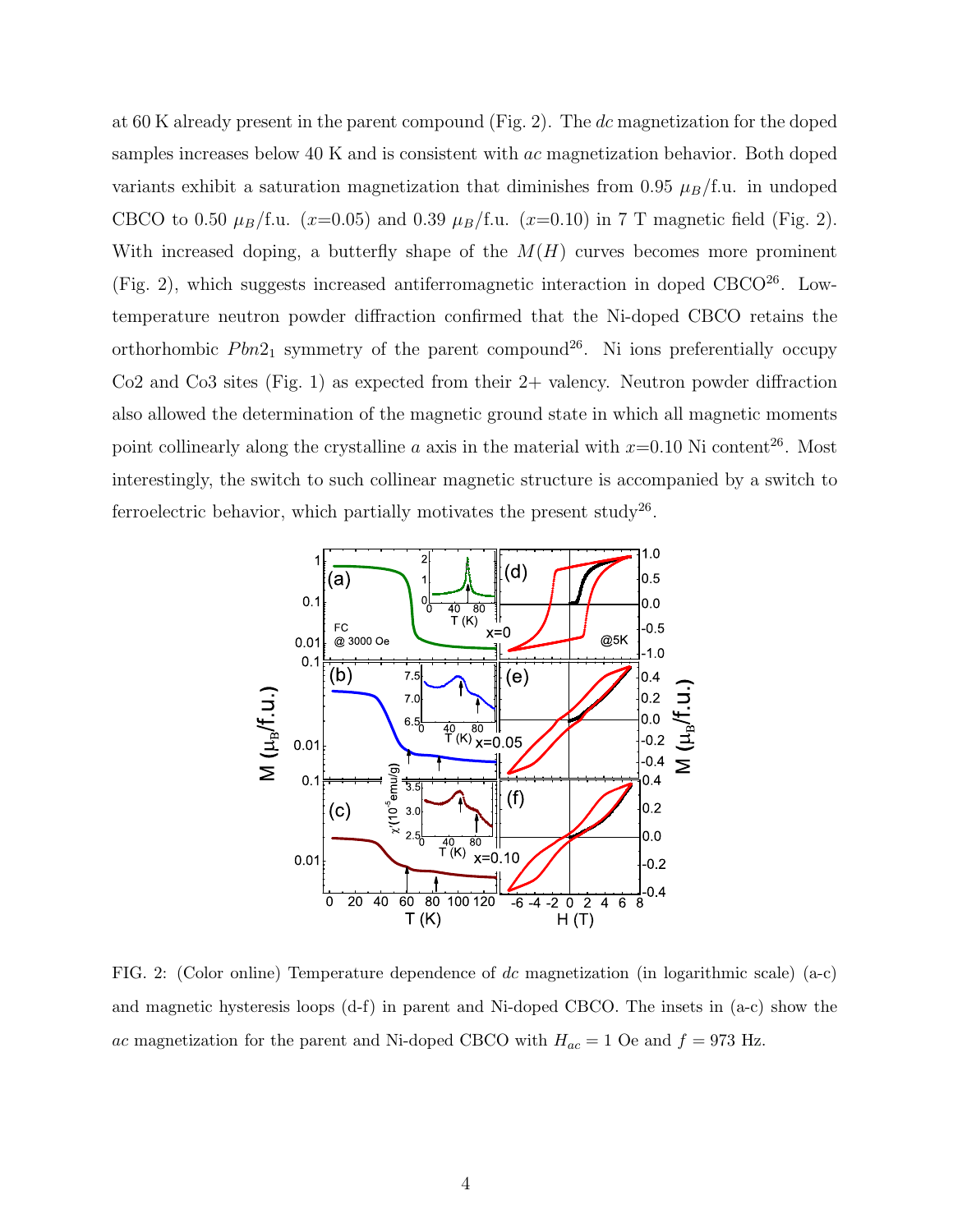#### II. EXPERIMENTAL DETAILS

Polycrystalline pellets of  $CaBaCo_{4-x}Ni_xO_7$  (x=0, 0.05, and 0.10) were prepared by solid state reaction method<sup>27</sup>. X-ray powder diffraction confirmed the phase purity of the samples at room temperature and their orthorhombic structure with  $Pbn2<sub>1</sub>$  space group. The pellets with Ni content of  $x=0$ , 0.05, and 0.10 had measured thicknesses of 0.491, 0.476, and 0.508 mm.

Zero-field THz time-domain spectroscopy (THz-TDS) was used to measure THz refractive index and absorption of the  $CaBaCo<sub>4</sub>O<sub>7</sub>$  pellets in zero magnetic field. The zero-field spectrometer is a home-built instrument that relies on optical rectification and electro-optic sampling for THz generation and detection<sup>28</sup>. THz spectroscopy in high magnetic field (up to 17 T) was performed using a THz spectrometer based on photoconductive antennas for THz emission and detection. The spectrometer was coupled to a superconducting solenoid magnet with optical access at the ends of the solenoid. Polyethylene lenses were installed on the outer cold shield of the magnet to focus THz radiation onto the sample. All THz measurements in magnetic field were performed in the Faraday geometry.

#### III. EXPERIMENTAL RESULTS AND DISCUSSION

Figure 3 shows the measured THz absorption and refractive index of  $CaBaCo<sub>4</sub>O<sub>7</sub>$  at T=4 K. The refractive index of undoped CBCO ( $n \approx 3.7$ ) agrees with the value cited by Bordács  $et al.<sup>19</sup>$ . THz absorption of the undoped compound is also consistent with the previously reported results: we find two strong absorption lines at 1.2 and 1.6 THz (Fig. 3(a)). The 1.2 THz resonance is attributed to ab-plane lattice vibrations, while the broader 1.6 THz resonance consists of two closely spaced  $ab$ -plane and  $c$ -axis phonon modes<sup>19</sup>. We also find weaker absorption resonances at  $1.02$  and  $1.4$  THz of spin wave origin<sup>19</sup>. Doping with Ni significantly broadens the 1.2 and 1.6 THz phonon absorption resonances (Fig. 3(a)). Both resonances appear to be doublets consisting of a lower-frequency main absorption line and a higher-frequency shoulder. We no longer observe the 1.4 THz spin wave resonance in the doped CBCO. As this resonance is much weaker than the phonon absorption resonances, it may be "buried" under the broadened phonon resonances in the doped material. The 1.02 THz spin wave resonance is shifted down to  $\sim 0.9$  THz in doped CBCO, as evidenced by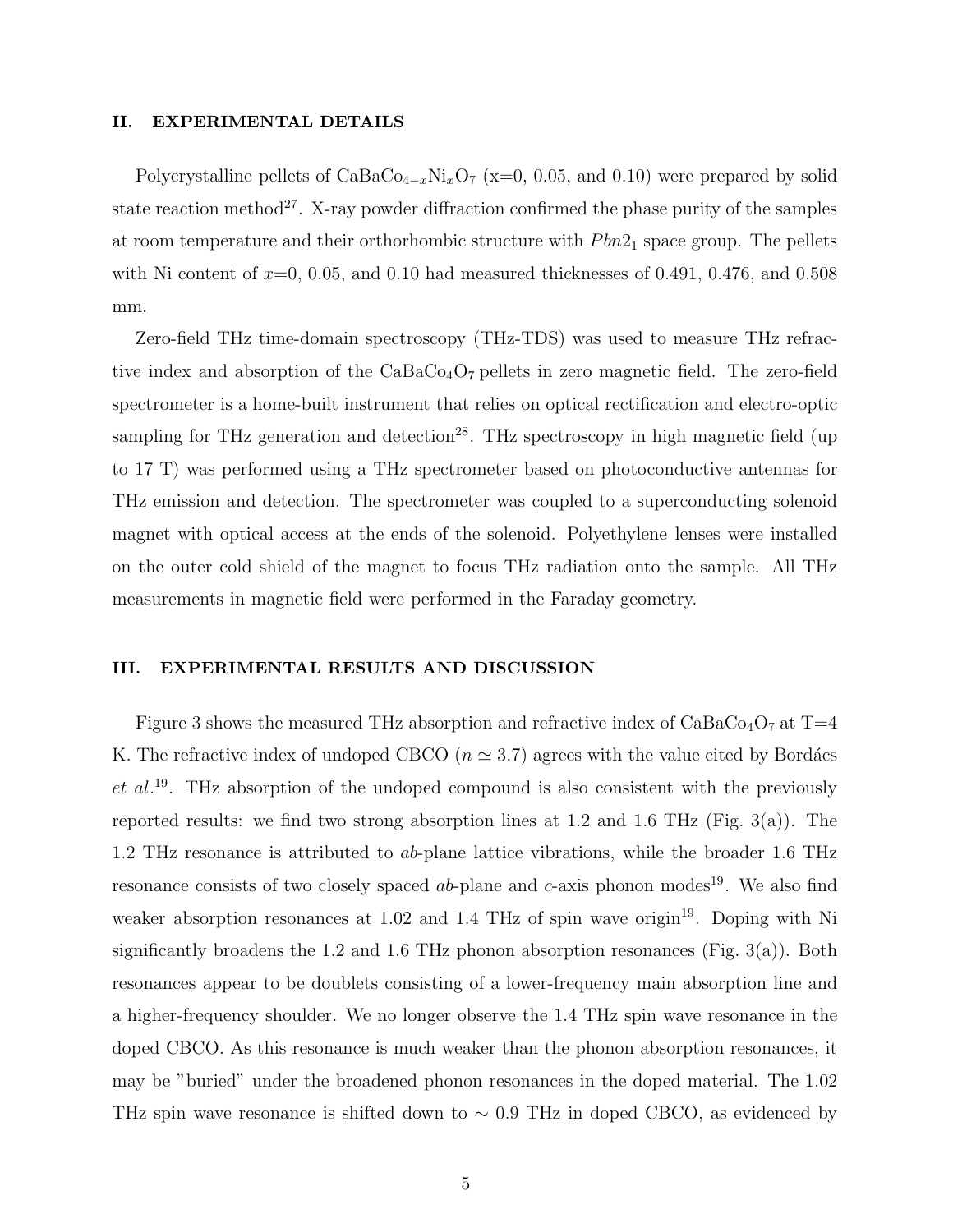

FIG. 3: (Color online) THz absorption (a) and refractive index (b) of  $CaBaCo<sub>4</sub>O<sub>7</sub>$  pellets with different Ni content.

the low-frequency shoulder in the absorption of the doped CBCO.

Figure 4 shows the change in the transmitted time-domain THz pulse in CBCO with  $x=0.05$  Ni content as magnetic field is applied along the light propagation direction (Faraday geometry). The THz pulses arrive earlier for the higher applied field, which means that THz refractive index is lowered by the magnetic field. Reversing the magnetic field direction also lowers the refractive index, indicating that the refractive index change is even in magnetic field. When absorption is negligible, the refractive index is related to the real part of the dielectric function as  $n(\omega) = \sqrt{\varepsilon_1(\omega)}$ . We use the notation  $\tilde{n}(\omega) = n(\omega) + ik(\omega)$  and  $\tilde{\varepsilon}(\omega) = \varepsilon_1(\omega) + i\varepsilon_2(\omega)$ , so that  $n(\omega)$  and  $\varepsilon_1(\omega)$  are both real. We interpret the field-induced change in refractive index as the modulation of the dielectric function  $\varepsilon_1(\omega)$  by magnetic field, i.e., a THz frequency magnetoelectric effect in CBCO.

To quantify the THz magnetoelectric effect, we measure the refractive index change  $\Delta n(\omega) = n(\omega, B) - n(\omega, 0 \text{ T})$  at  $\omega = 0.4 \text{ THz}$  and the highest applied magnetic field of  $B = 17$  T (Fig. 5(a)). The measured maximum relative change  $\Delta n(\omega)/n(\omega)$  in undoped CBCO is  $-5\%$  at  $T_c$  and can be translated into the relative change of the dielectric constant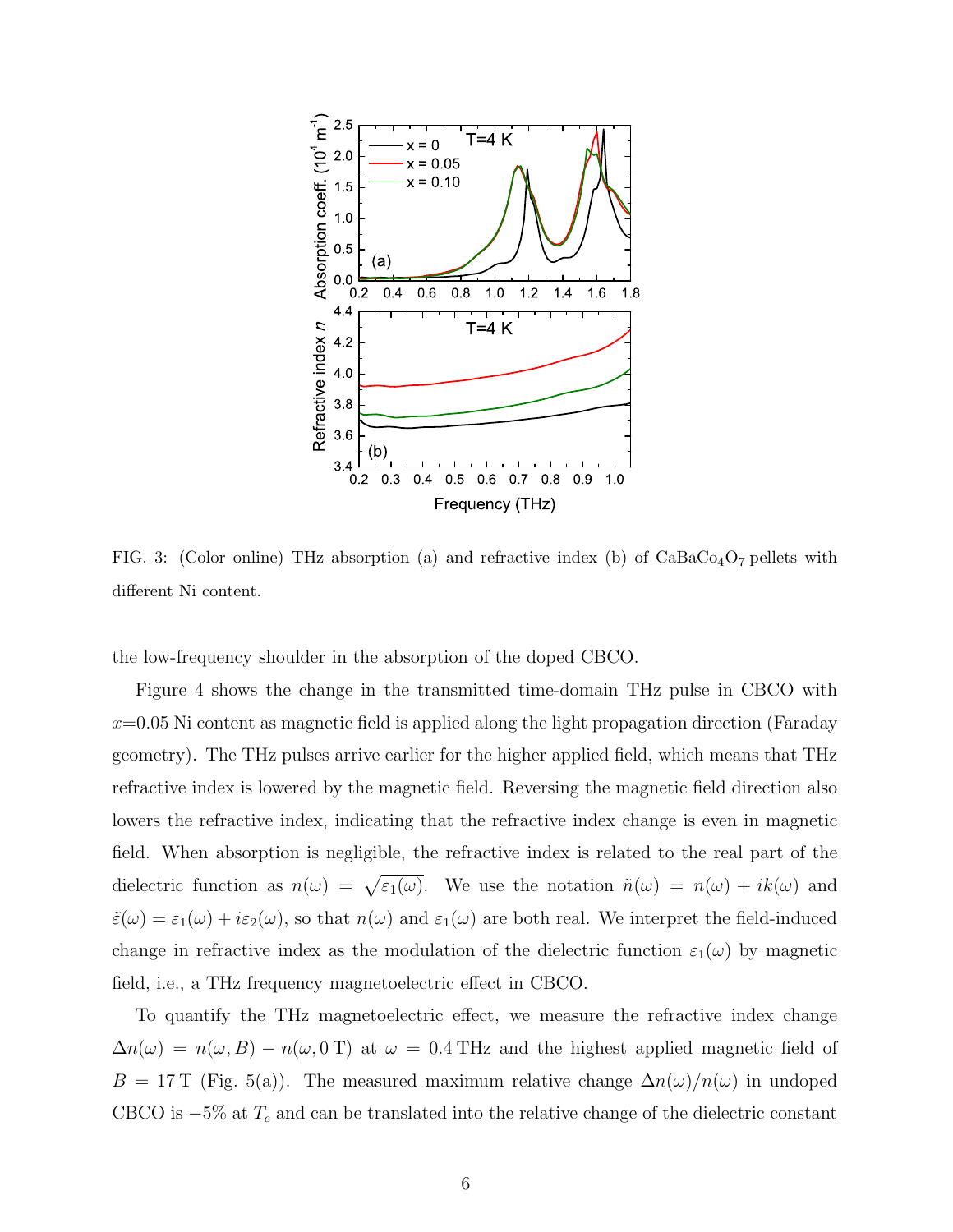

FIG. 4: (Color online) THz pulses transmitted by a  $CaBaCo<sub>4</sub>O<sub>7</sub>$  pellet with  $x=0.05$  Ni content at different applied magnetic fields. THz pulses arrive earlier in higher magnetic fields, indicating a lower refractive index and dielectric constant. The induced change in the refractive index is even in the direction of the applied magnetic field, i.e., does not change sign when magnetic field is reversed.

of  $\Delta \varepsilon_1(\omega)/\varepsilon_1(\omega) = 2\Delta n(\omega)/n(\omega) = -10\%$ . This magnitude of the THz magnetoelectric effect is comparable to the magnetoelectric effect in static dielectric permittivity  $\varepsilon$  of  $-16\%$ in undoped CBCO pellets just below  $T_c$  in 14 T magnetic field measured by Singh *et al.*<sup>6</sup> These authors also find that the static dielectric permittivity  $\varepsilon$  changes by  $\Delta \varepsilon \simeq -2.7$  between 80 and 10 K, which matches our measured value  $\Delta \varepsilon_1(\omega) = -2.7$  (Fig. 5(b)). The temperature dependence of the static  $\varepsilon$  exhibits a peak near  $T_c$  in zero magnetic field<sup>6</sup>. We do not observe such peak in the temperature dependence of  $\varepsilon_1(\omega)$  (Fig. 5(b)). Dielectric measurements performed on large single crystals of CBCO indicate that the peak near  $T_c$  is present only in the dielectric permittivity  $\varepsilon$  along the c axis<sup>4</sup>. No peak and only a sharp drop in permittivity is found along the  $b$  axis. The presence of the peak in the static permittivity  $\varepsilon$  may be related to lower-frequency dynamics associated with critical fluctuations near  $T_c$ or the dynamics of magnetic domains. Despite the absence of the peak near  $T_c$ , the observed temperature and magnetic field behavior of the refractive index  $n(\omega)$  and the corresponding  $\varepsilon_1(\omega)$  at 0.4 THz in undoped CBCO result from the same fundamental physics that governs the static magnetoelectricity<sup>4,6</sup>.

In doped CBCO with  $x=0.05$  and 0.10, we find no strong signature of the magnetic phase transition in the temperature dependence of  $n(\omega)$  and  $\varepsilon_1(\omega)$  (Fig. 5(b)). At a first glance, this would point to a diminished sensitivity of dielectric properties to magnetic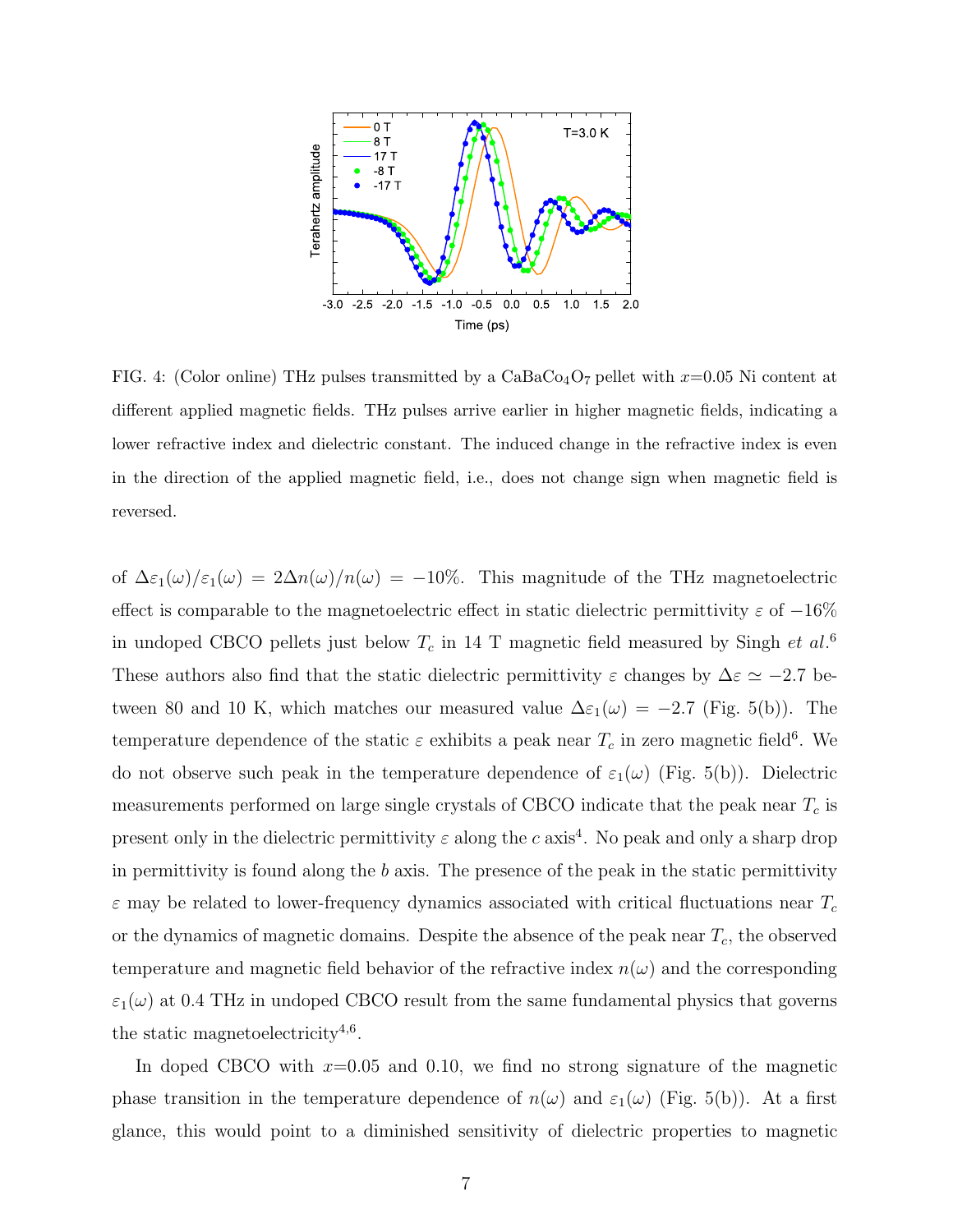

FIG. 5: (Color online) (a) Solid lines with symbols plot the magnetic field induced change in refractive index  $\Delta n(\omega) = n(\omega, B) - n(\omega, 0 \text{ T})$  at frequency  $\omega = 0.4 \text{ THz}$  and in applied field B = 17 T. Dashed lines plot the quantity  $\Delta n_1(\omega)$ , Eq. (6). (b) Temperature dependence of refractive index  $n(\omega)$  at frequency  $\omega = 0.4$  THz and in zero magnetic field. The vertical axis on the right hand side indicates the real part of the dielectric function at 0.4 THz calculated from  $n(\omega) = \sqrt{\varepsilon_1(\omega)}.$ 

structure. However, we also find that the THz magnetoelectric effect is equally strong or even slightly enhanced in Ni doped CBCO, as evidenced in Fig. 5(a). The onset of the magnetic field induced  $\Delta n(\omega)$  occurs at higher temperature in doped CBCO, which then reaches is maximum at about 45 K and remains relatively unchanged below that temperature. Thus, the magnetoelectric effect exists in a much wider temperature range in the doped CBCO compared to the undoped material.

We now consider the measured frequency dependences of  $\Delta n(\omega)$  and  $\Delta \alpha(\omega)$  (Fig. 6). They were calculated from the measured frequency domain THz transmission spectra  $S_B(\omega)$ and  $S_0(\omega)$  collected with and without applied magnetic field, respectively:

$$
\Delta n(\omega) = (\arg S_B(\omega) - \arg S_0(\omega)) \frac{c}{\omega d},\tag{1}
$$

$$
\Delta\alpha(\omega) = \frac{-2\ln(S_B(\omega)/S_0(\omega))}{d},\tag{2}
$$

where c is the speed of light and d is the pellet thickness. Equation (2) is valid when the relative change in index  $n(\omega)$  is small. Both quantities exhibit resonant behavior near the strong phonon absorption lines at 1.2 and 1.6 THz,  $(Fig. 6(a,b))$ , which we model by using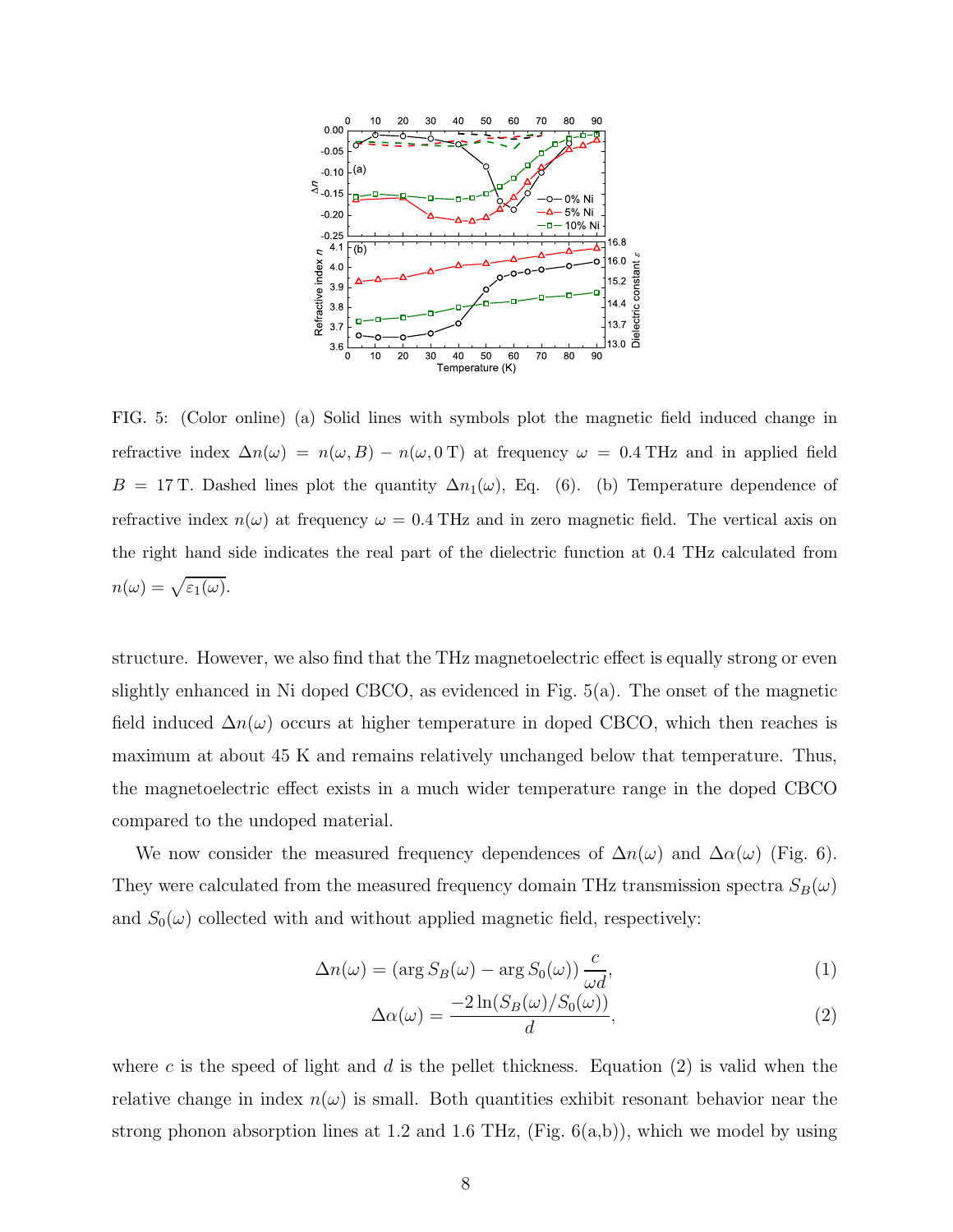

FIG. 6: (Color online) Change in the refractive index  $\Delta n(\omega)$  (a) and absorption coefficient  $\Delta \alpha(\omega)$ (b) in applied magnetic field in CBCO with  $x=0.05$  Ni content. Solid black line shows the fit to the Lorentz model and Eqs. (4) and (5). (c) The magnetic field dependence of  $\Delta n(\omega)$  at 0.4 THz.

the Lorentz oscillator model for the dielectric function

$$
\tilde{\varepsilon}(\omega) = \varepsilon_{\infty} + \sum_{l=1,2} \frac{f_l}{\omega_l^2 - \omega^2 - i\gamma_l \omega},\tag{3}
$$

with  $\omega_l$ ,  $\gamma_l$ , and  $f_l$  and being the resonance frequency, relaxation rate, and oscillator strength of the l-th oscillator in the model. Our model includes only two Lorentz oscillators, thus  $l = 1, 2$ .  $\varepsilon_{\infty}$  represents the higher-frequency dielectric response. From (3), we compute the field-induced change in refractive index and absorption under the simplifying assumption that the main effect of magnetic field is to modulate the oscillator strengths  $f_1$  and  $f_2$  of the phonon absorption lines at 1.2 and 1.6 THz. A comparison of Figs.  $3(a)$  and  $6(b)$  shows that such assumption is justified. We also assume that the field induced relative change in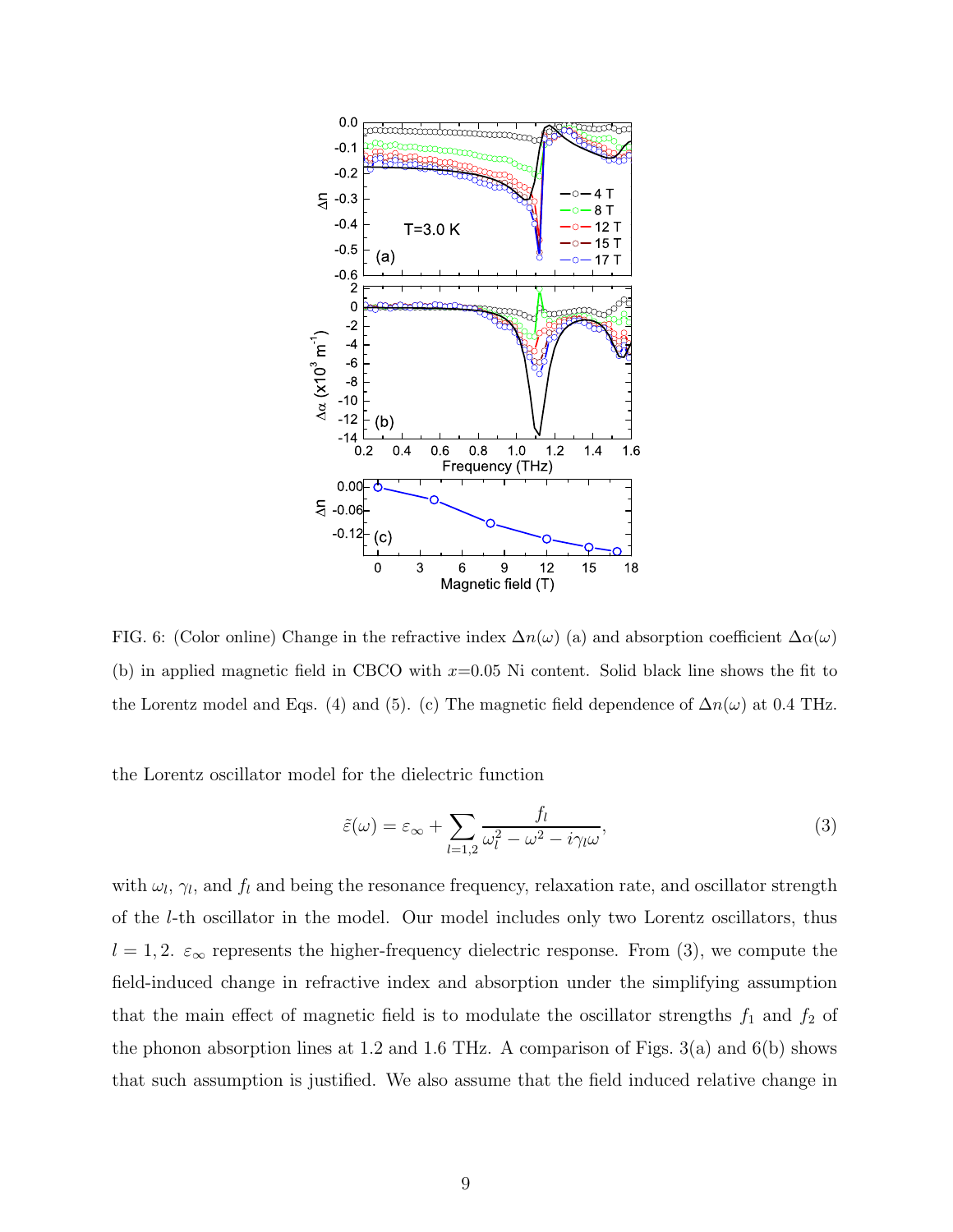$n(\omega)$  is small. We calculate  $\Delta n(\omega)$  and  $\Delta \alpha(\omega)$  as

$$
\Delta n(\omega) = \Delta n_{\infty} + \frac{1}{2n(\omega)} \sum_{l=1,2} \frac{(\omega_l^2 - \omega^2) \Delta f_l}{(\omega_l^2 - \omega^2)^2 + \gamma_l^2 \omega^2},\tag{4}
$$

$$
\Delta \alpha(\omega) = \frac{\omega}{cn(\omega)} \sum_{l=1,2} \frac{\gamma_l \omega \Delta f_l}{(\omega_l^2 - \omega^2)^2 + \gamma_l^2 \omega^2},\tag{5}
$$

where  $\Delta f_l$  is the field-induced change in oscillator strengths and  $\Delta n_{\infty}$  is a constant describing the field-induced change in the higher-frequency refractive index and dielectric function.

We now use equations (4) and (5) to fit the experimental frequency dependence of the field-induced changes in refractive index and absorption with  $\Delta n_{\infty}$ ,  $\Delta f_l$ ,  $\omega_l$ , and  $\gamma_l$  (l = 1, 2) as fitting parameters. The measured  $\Delta n(\omega)$  and  $\Delta \alpha(\omega)$  exhibit large uncertainties near the two resonance frequencies  $\omega_1/2\pi \approx 1.1$  THz and  $\omega_2/2\pi \approx 1.6$  THz, as well as at frequencies above 1.6 THz, due to strong sample absorption and very small amount of measured light (Figs.  $6(a,b)$ ). (Experiments with thinner samples may potentially resolve the high-frequency parts of the spectrum.) Thus, we restrict the least-squares fitting procedure to frequencies below 1.5 THz; we also exclude the data points in the immediate vicinity of the  $\omega_1$  resonance. We fit both  $\Delta n(\omega)$  and  $\Delta \alpha(\omega)$  simultaneously. An example of the resulting best fit is shown in Figs.  $6(a,b)$  for the data on Ni-doped CBCO (x=0.05) at  $T = 3$ K and  $B = 17$  T. We note the disagreement between measurement and calculation in the vicinity of the Lorentz oscillator  $\omega_1$ . The calculation overestimates the measured  $\Delta\alpha(\omega)$  and underestimates the measured  $\Delta n(\omega)$ . Nonetheless, the "aggregate" change in the refractive index and the absorption levels above and below the  $\omega_1$  resonance are well captured by the model. One possibility for the discrepancy near  $\omega_1$  is the uncertainty in measurement data; another possibility is a non-Lorentzian shape of the phonon mode due to the polycrystalline nature of the sample. Effective medium theory may potentially provide a better description of the line shape.

The frequency dependence of the THz magnetoelectric effect (Fig. 6) provides a new and unique insight in the physics of magnetoelectric coupling in CBCO and its Ni doped variants. In the Lorentz model description of the dielectric response, the static permittivity  $\varepsilon$ in zero field is the sum of distinct contributions of individual Lorentz oscillators dependent on their oscillator strengths, (Eq. (3)). (The higher-frequency dielectric constant  $\varepsilon_{\infty}$  in Eq. (3) must also be interpreted as a sum of contributions of higher-frequency electric dipole transitions.) Similarly, the magnetic field induced change in  $\varepsilon$  can be described as a result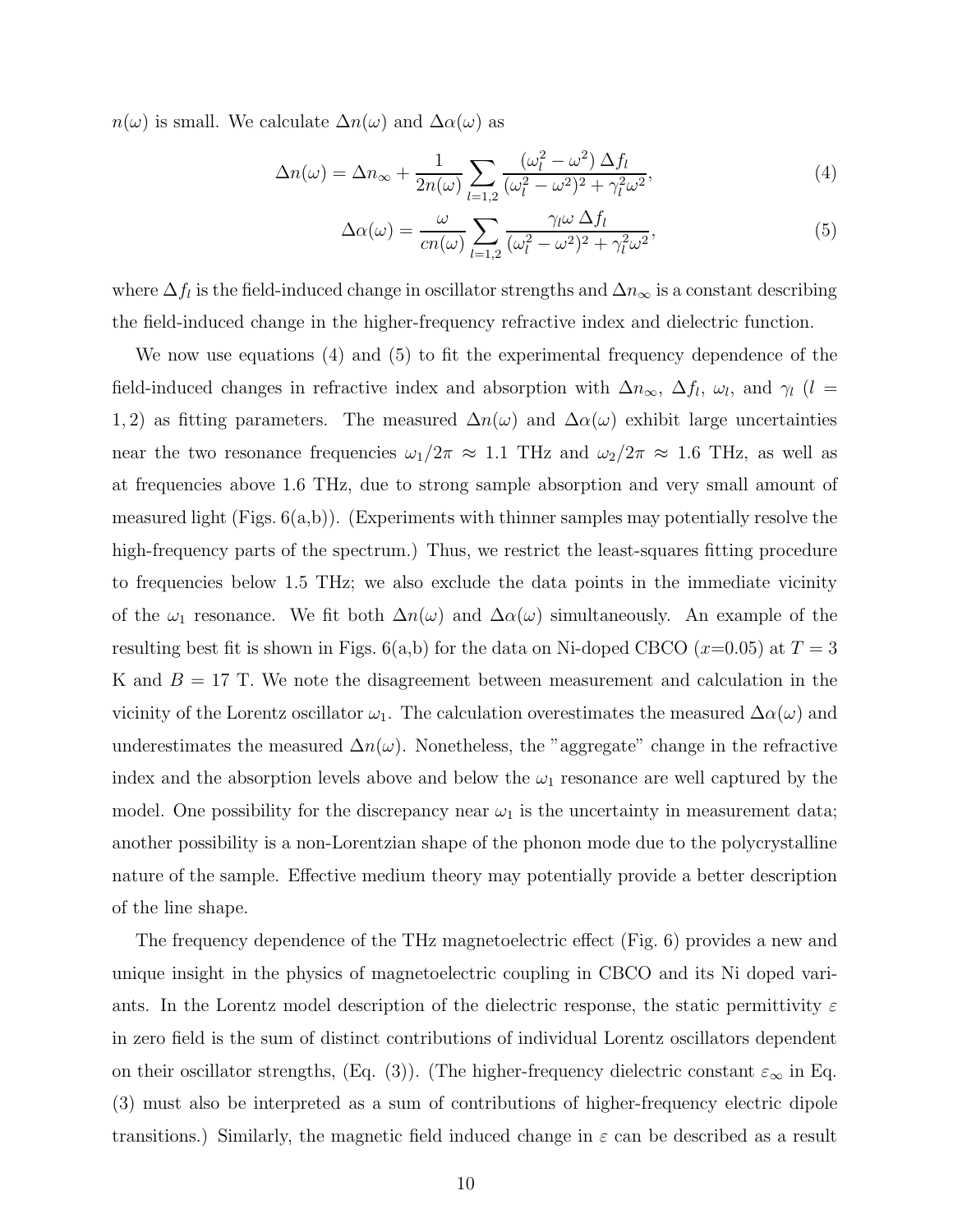of the modulation of individual Lorentz oscillator responses by magnetic field. The Lorentz oscillators in our model are the phonon modes at 1.2 and 1.6 THz, while the contributions of higher-frequency electric dipole transitions are accounted for by the constants  $\varepsilon_{\infty}$  and  $\Delta n_{\infty}$ . First-principles calculations indicate that exchange striction can account for the observed magnetoelectric effect in CBCO<sup>3</sup>. Exchange striction refers to the modulation of the magnetic exchange interaction strength (e.g., the Heisenberg exchange constants  $J$ ) with the corresponding bond length between the interacting magnetic ions. Through exchange striction, spontaneous magnetic ordering and/or the application of magnetic field can modulate bond lengths, unit cell parameters, and phonon mode characteristics. The modulation of the phonon mode strengths by magnetic field leads directly to the THz and static magnetoelectric response, as described by Eqs. (3)-(5). Thus, our experimental results provide evidence on which phonon modes contribute the most (or the least) to the magnetoelectric effect via the exchange striction.

Our data and fitting allow us to separate the contribution of the lowest observed phonon mode near 1.2 THz from the combined contributions of the higher frequency phonons. While we also clearly observe the 1.6 THz phonon modes in our zero-field spectra (Fig. 3), this mode occurs right at the edge of the measurement frequency window in the magnetic-field dependent spectra (Fig. 6). The fitting of the magnetic field spectra was performed using Eqs. (4) and (5) that included both the 1.2 and 1.6 THz phonon modes. From these fits, we determined the quantities

$$
\Delta n_1(\omega) = \frac{\Delta f_1}{2n(\omega)\omega_1^2},\tag{6}
$$

$$
\Delta n_2(\omega) = \Delta n_{\infty} + \frac{\Delta f_2}{2n(\omega)\omega_2^2}.
$$
\n(7)

Their sum is equal to the total field induced change in refractive index at a low frequency, such as  $\Delta n(\omega)$  at 0.4 THz shown in Fig. 5:  $\Delta n_1(\omega) + \Delta n_2(\omega) = \Delta n(\omega)$ . The relative contribution of  $\Delta n_1(\omega)$  to  $\Delta n(\omega)$  is much smaller than the contribution of  $\Delta n_2(\omega)$ . This is illustrated in Fig. 5(a), where  $\Delta n_1(\omega)$  is plotted using dashed lines. Thus, we propose that the magnetoelectric effect in CBCO is determined mostly by the high-frequency phonon modes at 1.6 THz and above. Our data do not allow us to reliably separate the contributions of the two terms on the right hand side of Eq. (7), as the 1.6 THz phonon occurs right at the edge of the frequency window. Our proposal is consistent with the fact that the strongest static magnetoelectric effect in CBCO happens along the  $c$  axis<sup>4</sup>, since the 1.2 THz phonon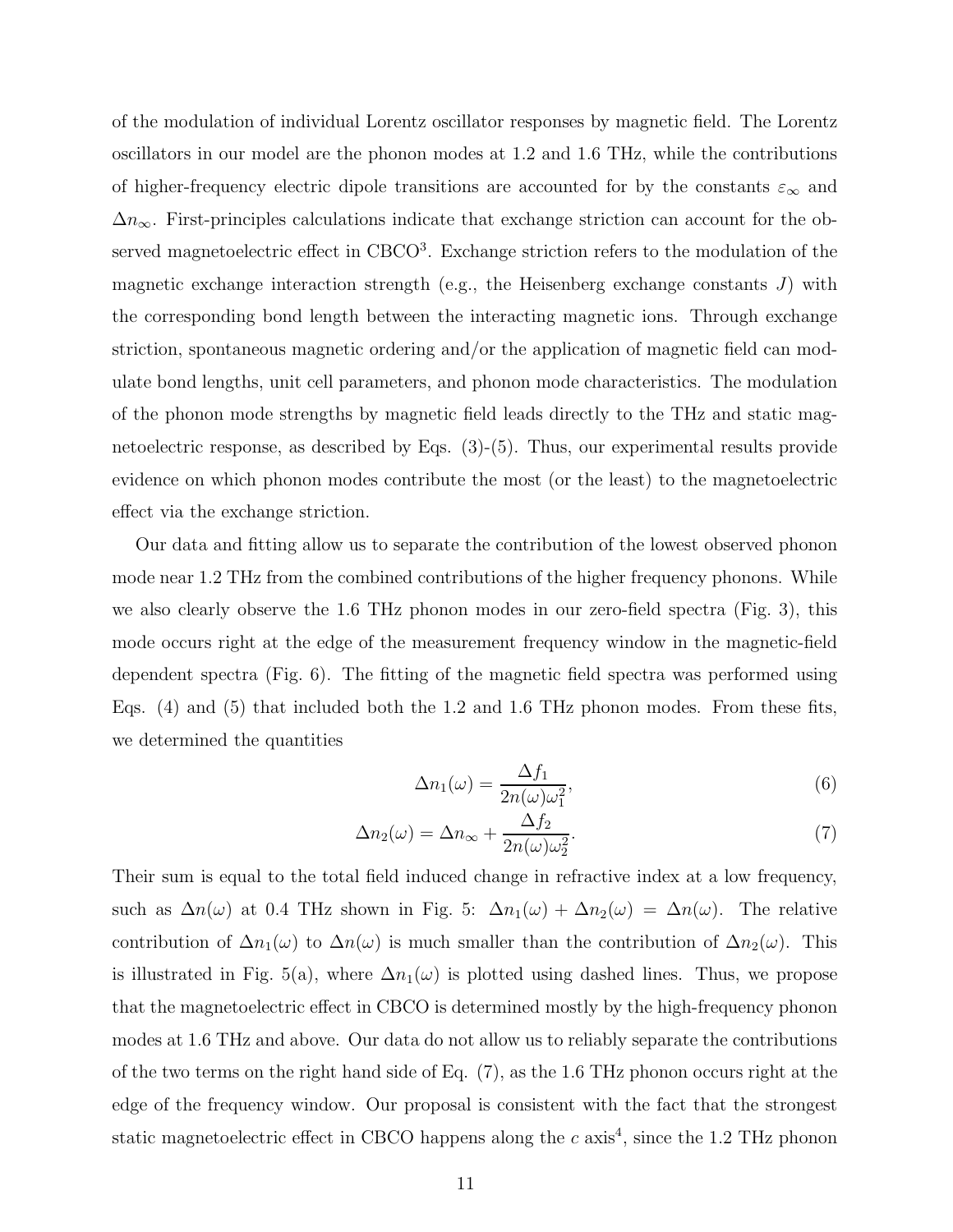is attributed to the *ab*-plane lattice vibrations<sup>19</sup>. To gain further insight in the nature of magnetoelectricity in CBCO, a theoretical calculation and assignment of the observed phonon frequencies and modes is needed.

#### IV. CONCLUSIONS

We have investigated the THz-frequency magnetoelectric effect in parent and Ni-doped CBCO. In the parent compound, the temperature and magnetic field dependence of the dielectric function  $\varepsilon_1(\omega)$  at 0.4 THz closely resembles the behavior of the static dielectric constant<sup>6</sup> (Fig. 5 and Fig.  $6(c)$ ). Thus, the THz and static magnetoelectric effects share the same microscopic origin. The magnetoelectric effect in undoped CBCO is strongest near the ferrimagnetic phase transition temperature  $T_C$  and becomes negligible toward zero temperature. Doped CBCO  $(x=0.05 \text{ and } 0.10)$  exhibits an additional magnetic transition at 82 K together with the 60 K transition. The exact nature of these transitions remains to be clarified. In doped CBCO, the THz magnetoelectric effect appears near the 82-K phase transition and steadily grows as the temperature is lowered toward 40 K, where it reaches maximum strength that remains practically unchanged at lower temperatures (Fig. 5). The magnetic-field behavior of frequency-dependent THz absorption and refractive index (Fig. 6) points to a very specific mechanism for the magnetoelectric effect: a modulation of the strength of infrared-active phonon modes by magnetic field. Our Lorentz model analysis allows us to conclude that the lowest observed optical phonon near 1.1-1.2 THz, an ab plane lattice vibration<sup>19</sup>, provides only a small contribution to the magnetoelectric effect. We propose that the phonon modes near 1.6 THz and higher-frequency infrared-active resonances together provide the main contribution to the observed THz magnetoeletric effect. Our present measurement does offer any detail about the nature of the possible higher-frequency modes, which are described by the  $\Delta n_{\infty}$  term in Eq. (7); e.g., spectral weight modulation of electronic transitions by magnetic or orbital ordering may also contribute<sup>29</sup> to  $\Delta n_{\infty}$ . The microscopic origin of magnetoelectricity in CBCO is rooted in exchange striction<sup>3,6</sup>. Our experimental results offer a firm basis for more refined future theoretical descriptions of exchange striction and magnetoelectricity in CBCO that account for the observed lowfrequency phonon spectrum and its modulation by magnetic field.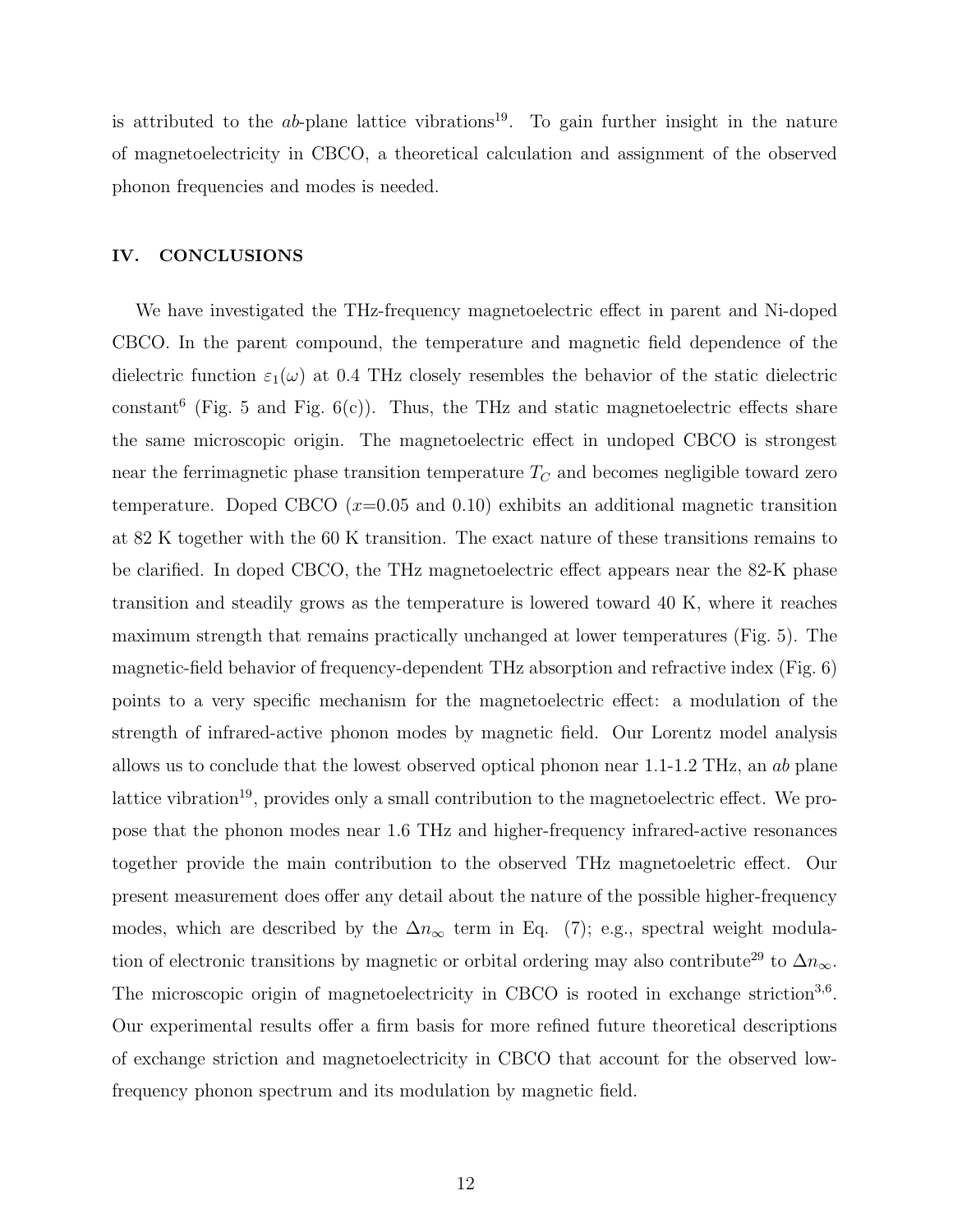#### Acknowledgments

The work at Tulane University was supported by the NSF Award No. DMR-1554866. The authors from IIT Kharagpur acknowledge DST, India for FIST project and IIT Kharagpur funded VSM SQUID magnetometer.

- <sup>∗</sup> Electronic address: dtalbayev@gmail.com
- <sup>1</sup> V. Caignaert, V. Pralong, A. Maignan, and B. Raveau, Solid State Communications 149, 453 (2009), ISSN 0038-1098, URL http://www.sciencedirect.com/science/article/pii/ S0038109808007576.
- <sup>2</sup> Z. Qu, L. Ling, L. Zhang, L. Pi, and Y. Zhang, Solid State Communications 151, 917 (2011), ISSN 0038-1098, URL http://www.sciencedirect.com/science/article/pii/ S0038109811001979.
- <sup>3</sup> R. D. Johnson, K. Cao, F. Giustino, and P. G. Radaelli, Phys. Rev. B 90, 045129 (2014), URL http://link.aps.org/doi/10.1103/PhysRevB.90.045129.
- <sup>4</sup> V. Caignaert, A. Maignan, K. Singh, C. Simon, V. Pralong, B. Raveau, J. F. Mitchell, H. Zheng, A. Huq, and L. C. Chapon, Phys. Rev. B 88, 174403 (2013), URL http://link.aps.org/doi/ 10.1103/PhysRevB.88.174403.
- <sup>5</sup> N. Lee, C. Vecchini, Y. J. Choi, L. C. Chapon, A. Bombardi, P. G. Radaelli, and S.-W. Cheong, Phys. Rev. Lett. 110, 137203 (2013), URL http://link.aps.org/doi/10.1103/ PhysRevLett.110.137203.
- <sup>6</sup> K. Singh, V. Caignaert, L. C. Chapon, V. Pralong, B. Raveau, and A. Maignan, Phys. Rev. B 86, 024410 (2012), URL http://link.aps.org/doi/10.1103/PhysRevB.86.024410.
- $^7$  D. Talbayev, L. Mihály, and J. Zhou, Phys. Rev. Lett. 93, 017202 (2004), URL http://link. aps.org/doi/10.1103/PhysRevLett.93.017202.
- <sup>8</sup> D. Talbayev, A. D. LaForge, S. A. Trugman, N. Hur, A. J. Taylor, R. D. Averitt, and D. N. Basov, Phys. Rev. Lett. 101, 247601 (2008), URL http://link.aps.org/doi/10.1103/ PhysRevLett.101.247601.
- <sup>9</sup> E. C. Standard, T. Stanislavchuk, A. A. Sirenko, N. Lee, and S.-W. Cheong, Phys. Rev. B 85, 144422 (2012), URL https://link.aps.org/doi/10.1103/PhysRevB.85.144422.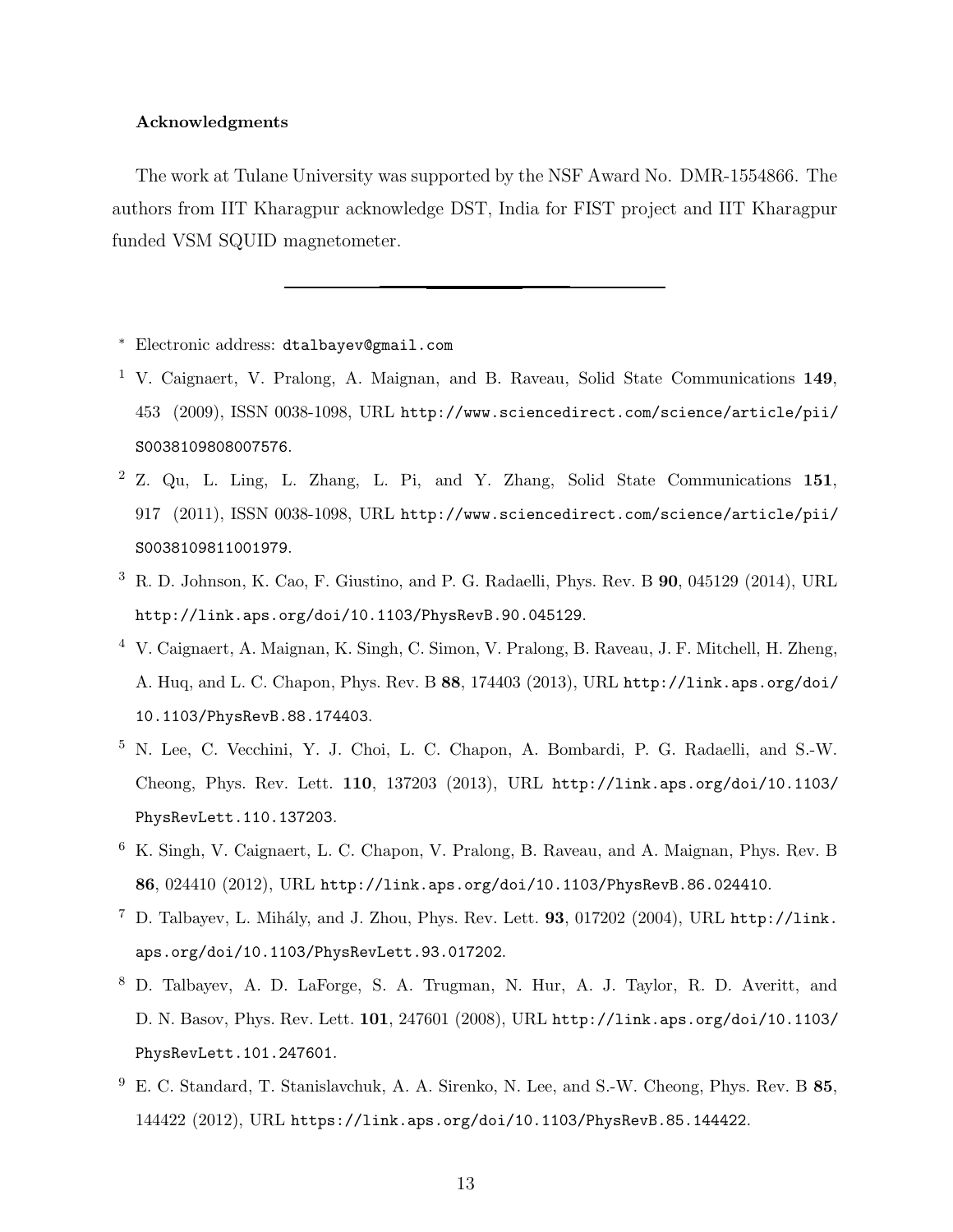- <sup>10</sup> U. Nagel, R. S. Fishman, T. Katuwal, H. Engelkamp, D. Talbayev, H. T. Yi, S.-W. Cheong, and T. R˜o om, Phys. Rev. Lett. 110, 257201 (2013), URL http://link.aps.org/doi/10.1103/ PhysRevLett.110.257201.
- <sup>11</sup> A. Pimenov, A. Mukhin, V. Ivanov, V. Travkin, A. Balbashov, and A. Loidl, Nature Physics 2, 97 (2006), ISSN 1745-2473.
- <sup>12</sup> A. Pimenov, A. Loidl, A. A. Mukhin, V. D. Travkin, V. Y. Ivanov, and A. M. Balbashov, Phys. Rev. B 77, 014438 (2008), URL http://link.aps.org/doi/10.1103/PhysRevB.77.014438.
- <sup>13</sup> R. Valdés Aguilar, A. B. Sushkov, C. L. Zhang, Y. J. Choi, S.-W. Cheong, and H. D. Drew, Phys. Rev. B 76, 060404 (2007), URL http://link.aps.org/doi/10.1103/PhysRevB.76.060404.
- <sup>14</sup> R. Valdés Aguilar, M. Mostovoy, A. B. Sushkov, C. L. Zhang, Y. J. Choi, S.-W. Cheong, and H. D. Drew, Phys. Rev. Lett. 102, 047203 (2009), URL http://link.aps.org/doi/10.1103/ PhysRevLett.102.047203.
- <sup>15</sup> P. D. Rogers, Y. J. Choi, E. C. Standard, T. D. Kang, K. H. Ahn, A. Dubroka, P. Marsik, C. Wang, C. Bernhard, S. Park, et al., Phys. Rev. B 83, 174407 (2011), URL https://link. aps.org/doi/10.1103/PhysRevB.83.174407.
- <sup>16</sup> Y. Takahashi, N. Kida, Y. Yamasaki, J. Fujioka, T. Arima, R. Shimano, S. Miyahara, M. Mochizuki, N. Furukawa, and Y. Tokura, Phys. Rev. Lett. 101, 187201 (2008), URL http://link.aps.org/doi/10.1103/PhysRevLett.101.187201.
- <sup>17</sup> L. Chaix, S. de Brion, F. Lévy-Bertrand, V. Simonet, R. Ballou, B. Canals, P. Lejay, J. B. Brubach, G. Creff, F. Willaert, et al., Phys. Rev. Lett. 110, 157208 (2013), URL https: //link.aps.org/doi/10.1103/PhysRevLett.110.157208.
- <sup>18</sup> L. Chaix, S. de Brion, S. Petit, R. Ballou, L.-P. Regnault, J. Ollivier, J.-B. Brubach, P. Roy, J. Debray, P. Lejay, et al., Phys. Rev. Lett. 112, 137201 (2014), URL https://link.aps.org/ doi/10.1103/PhysRevLett.112.137201.
- <sup>19</sup> S. Bordács, V. Kocsis, Y. Tokunaga, U. Nagel, T. Rõ om, Y. Takahashi, Y. Taguchi, and Y. Tokura, Phys. Rev. B 92, 214441 (2015), URL http://link.aps.org/doi/10.1103/ PhysRevB.92.214441.
- $20$  I. Kézsmárki, U. Nagel, S. Bordács, R. S. Fishman, J. H. Lee, H. T. Yi, S.-W. Cheong, and T. R˜o om, Phys. Rev. Lett. 115, 127203 (2015), URL http://link.aps.org/doi/10.1103/ PhysRevLett.115.127203.
- <sup>21</sup> V. Caignaert, V. Pralong, V. Hardy, C. Ritter, and B. Raveau, Phys. Rev. B  $81, 094417$  (2010),